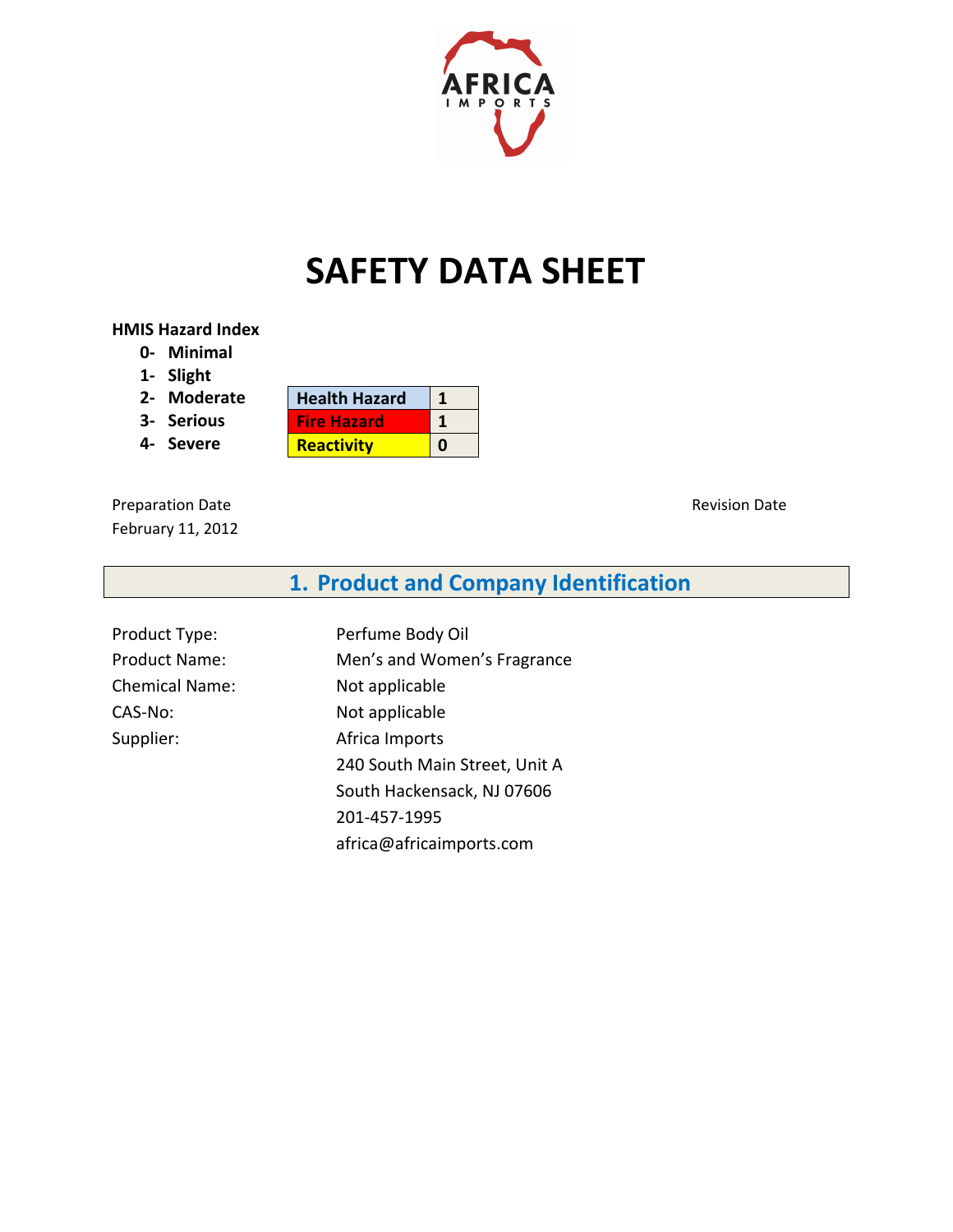#### **2. Hazards Identification**

#### **WARNING!**

May be irritating to skin and eyes

| Appearance:                    | Variable Color                                                                                                                                                                                                                                                                                                                                                                       |
|--------------------------------|--------------------------------------------------------------------------------------------------------------------------------------------------------------------------------------------------------------------------------------------------------------------------------------------------------------------------------------------------------------------------------------|
| <b>Physical State:</b>         | Oily liquid                                                                                                                                                                                                                                                                                                                                                                          |
| Odor:                          | Perfume odor                                                                                                                                                                                                                                                                                                                                                                         |
| <b>OSHA Regulatory Status:</b> | No health hazard data exists for this mixture. The OSHA Hazard<br>Communication Standard requires that such mixtures be<br>assumed to present the same health hazards as do components<br>that constitute at least 1% of the mixture (0.1% for Carcinogens)<br>although OSHA has noted that the hazards of individual<br>components may be altered by including them in the mixture. |
|                                | One or more of the components present in greater than 1%<br>concentration, may present the following health effects. Based<br>on evaluation by the individual components                                                                                                                                                                                                             |

#### **Potential Health Effects**

| Interactions with Other Chemicals:    | Not available                                              |
|---------------------------------------|------------------------------------------------------------|
| <b>Aggravated Medical Conditions:</b> | Not available.                                             |
| Potential Environmental Effects:      | There is no known ecological information for this product. |

# **3. Composition/Information on Ingredients**

This product is a mixture. The ingredients in this mixture are considered to be proprietary and will be revealed here only at the discretion of the manufacturer. In the event of a genuine medical emergency, they will be revealed to a qualified health professional. In non-emergency situations, disclosure requests will be handled in accordance with the pertinent provisions of the OSHA Hazard Communication Standard.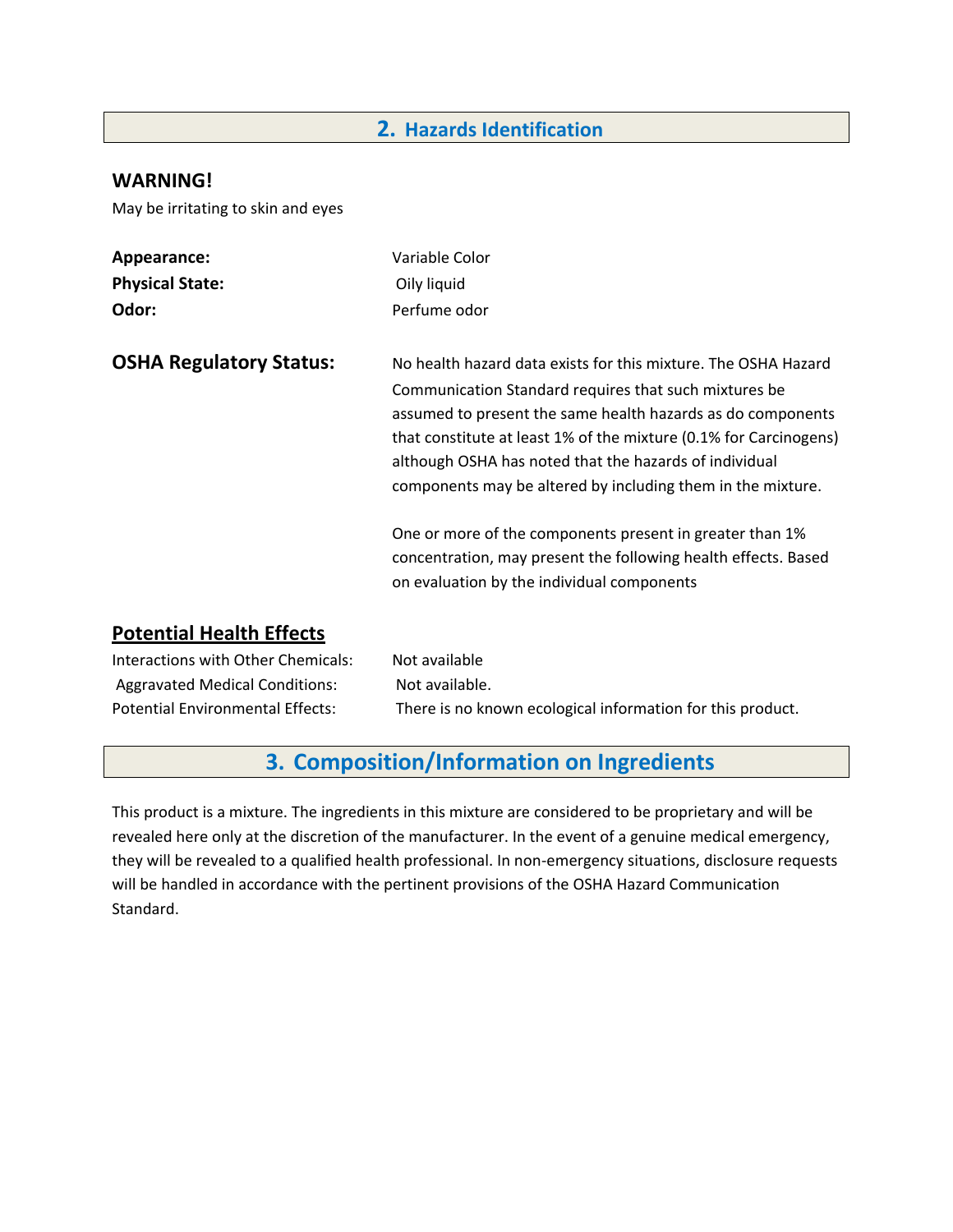| <b>4. First Aid Measures</b>       |                                                                                                         |
|------------------------------------|---------------------------------------------------------------------------------------------------------|
| <b>General Advice:</b>             | Immediate medical attention is not required                                                             |
| Eye Contact:                       | In the case of contact with eyes, rinse immediately with plenty<br>of water and seek medical advice     |
| <b>Skin Contact:</b>               | Wash off immediately with soap and plenty of water removing<br>all contaminated clothes and shoes       |
| Inhalation:                        | Move to fresh air in case of accidental inhalation of vapors. If<br>breathing is difficult, give oxygen |
| Ingestion:                         | Drink 1 or 2 glasses of water                                                                           |
| <b>Notes to Physician:</b>         | Treat symptomatically                                                                                   |
| <b>Protection of First-aiders:</b> | Use personal protective equipment                                                                       |

| <b>5. Fire-Fighting Measures</b>       |                                                             |
|----------------------------------------|-------------------------------------------------------------|
| <b>Flammable Properties:</b>           | Fire or intense heat may cause violent rupture of packages  |
| <b>Suitable Extinguishing Media:</b>   | Water. Water spray. Carbon dioxide (CO2). Dry powder. Foam. |
| <b>Unsuitable Extinguishing Media:</b> | Not available                                               |
| <b>Hazardous Combustion Products:</b>  | Not available                                               |

### **Explosion Data**

| Sensitivity to mechanical impact: | Not available |
|-----------------------------------|---------------|
| Sensitivity to static discharge:  | Not available |

## **Specific Hazards Arising from the Chemical**

Thermal decomposition can lead to release of irritating gases and vapors.

# **Protective Equipment and Precautions for Firefighters**

Use personal protective equipment.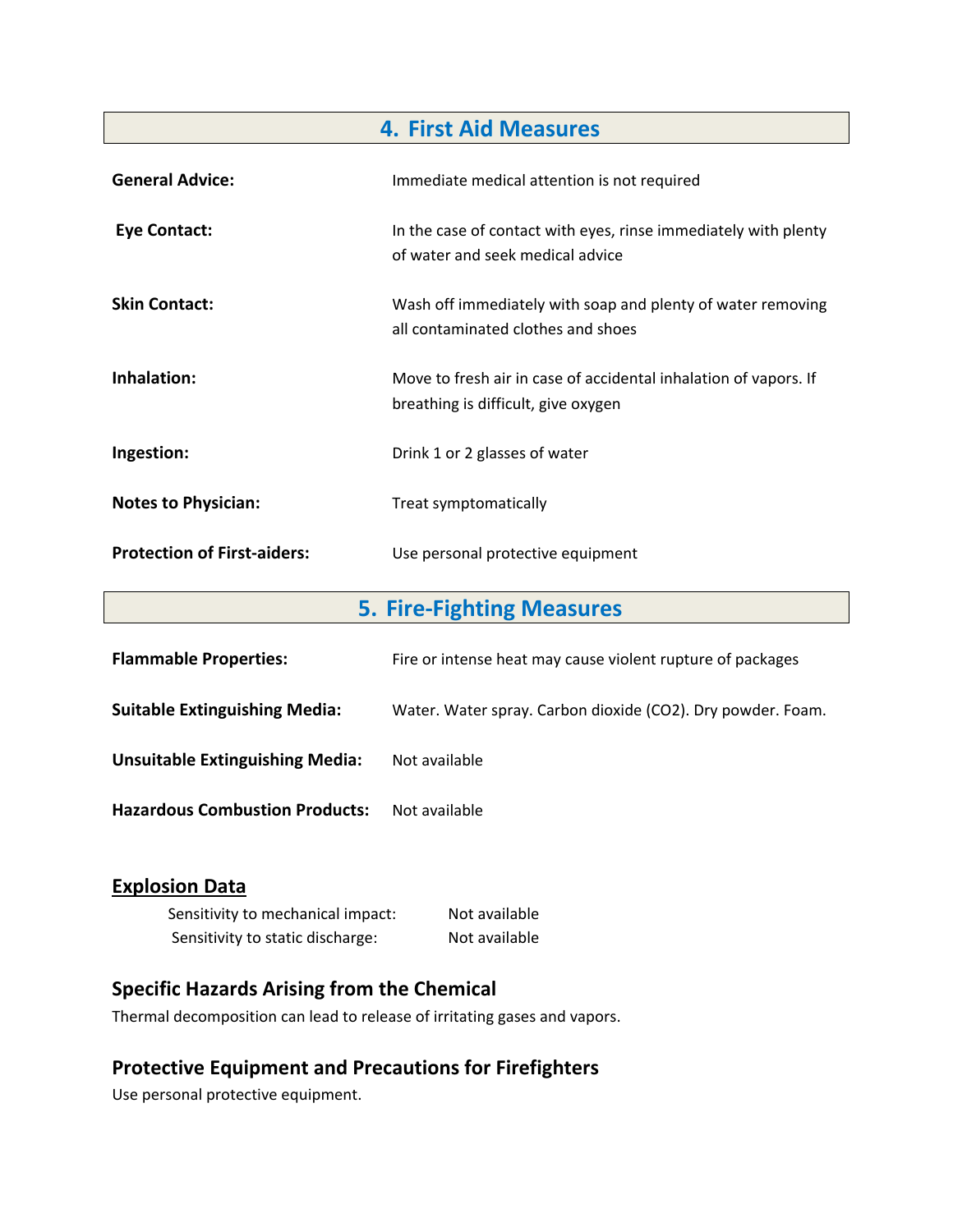# **6. Accident Release Measures**

| <b>Personal Precautions:</b>      | Use personal protective equipment. Avoid contact with the skin<br>and the eyes.                                                                                                                               |  |
|-----------------------------------|---------------------------------------------------------------------------------------------------------------------------------------------------------------------------------------------------------------|--|
| <b>Environmental Precautions:</b> | Prevent further leakage or spillage if safe to do so. Do not flush<br>into surface water or sanitary sewer system.                                                                                            |  |
| <b>Methods for Containment:</b>   | In the quantities which this material is normally shipped or<br>stored, spills or leaks pose no problem. Contain and recover<br>them with absorbents. Place soaked absorbent in covered metal<br>receptacles. |  |
| <b>Other Information:</b>         | Not applicable                                                                                                                                                                                                |  |
| 7. Handling & Storage             |                                                                                                                                                                                                               |  |
| Handling:                         | Ensure adequate ventilation. Wear personal protective<br>equipment.                                                                                                                                           |  |
| <b>Storage Conditions:</b>        | Keep container tightly closed in a dry and well-ventilated place                                                                                                                                              |  |

# **8. Exposure Controls/ Personal Protection**

| <b>Engineering Controls:</b>         | Ensure adequate ventilation, especially in confined areas. |
|--------------------------------------|------------------------------------------------------------|
| <b>Personal Protective Equipment</b> |                                                            |
| <b>Eye/face Protection</b>           | Tightly fitting safety goggles.                            |
| <b>Skin Protection</b>               | Wear protective gloves/clothing.                           |
| <b>Respiratory Protection</b>        | No special protective equipment required.                  |
|                                      |                                                            |

### **General Hygiene Considerations**

When using, do not eat, drink or smoke. Remove and wash contaminated clothing before re-use.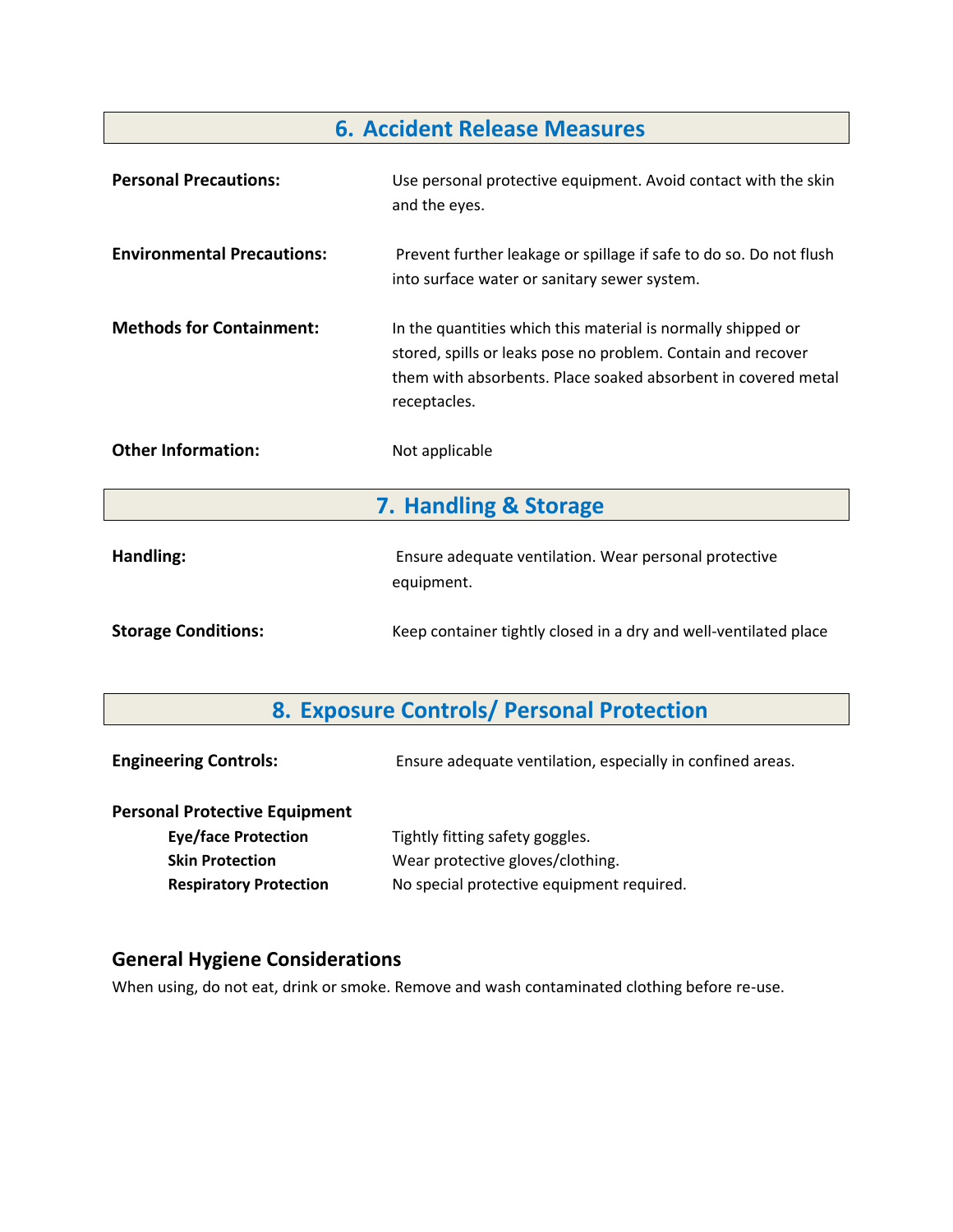# **9. Physical & Chemical Properties**

| Appearance:                 | Variable Color                     |
|-----------------------------|------------------------------------|
| <b>Physical State:</b>      | Oily liquid                        |
| Odor:                       | Perfume odor                       |
| <b>Flash Point:</b>         | $>93^{\circ}$ C / $>200^{\circ}$ F |
| Method:                     | Closed cup                         |
| Specific Gravity @ 25/25 °C | $0.9670 - 1.0070$                  |
| Refractive Index @ 25°C     | $1.4450 - 1.4850$                  |

### **10. Stability & Reactivity**

Presents no significant hazard. Not pyrophoric nor reactive with water. Does not undergo explosive decomposition, is shock stable, and is not an oxygen donor. Does not form explosive mixtures with other organic materials. Will not undergo hazardous exothermic polymerization.

| <b>Chemical Stability:</b>                                       | Stable under recommended storage conditions. |
|------------------------------------------------------------------|----------------------------------------------|
| <b>Conditions to Avoid:</b>                                      | Heating in air.                              |
| <b>Materials to avoid:</b>                                       | Strong oxidizing agents                      |
| Possibility of Hazardous Reactions: None under normal processing |                                              |

# **11. Toxicological Information**

This fragrance composition has not been subjected to toxicological testing as an entity. However, this preparation should be considered and handled with all possible precaution.

### **12. Ecological Information**

While no specific environmental toxicity or related data is available, fragrance compositions are not expected to accumulate in the environment and environmental problems are not expected under normal conditions of use.

## **13. Disposal Considerations**

| <b>Waste Disposal Method:</b>  | Can be incinerated, when in compliance with local regulations.                                                   |
|--------------------------------|------------------------------------------------------------------------------------------------------------------|
| <b>Contaminated Packaging:</b> | Clean container with water. Empty containers should be taken<br>for local recycling, recovery or waste disposal. |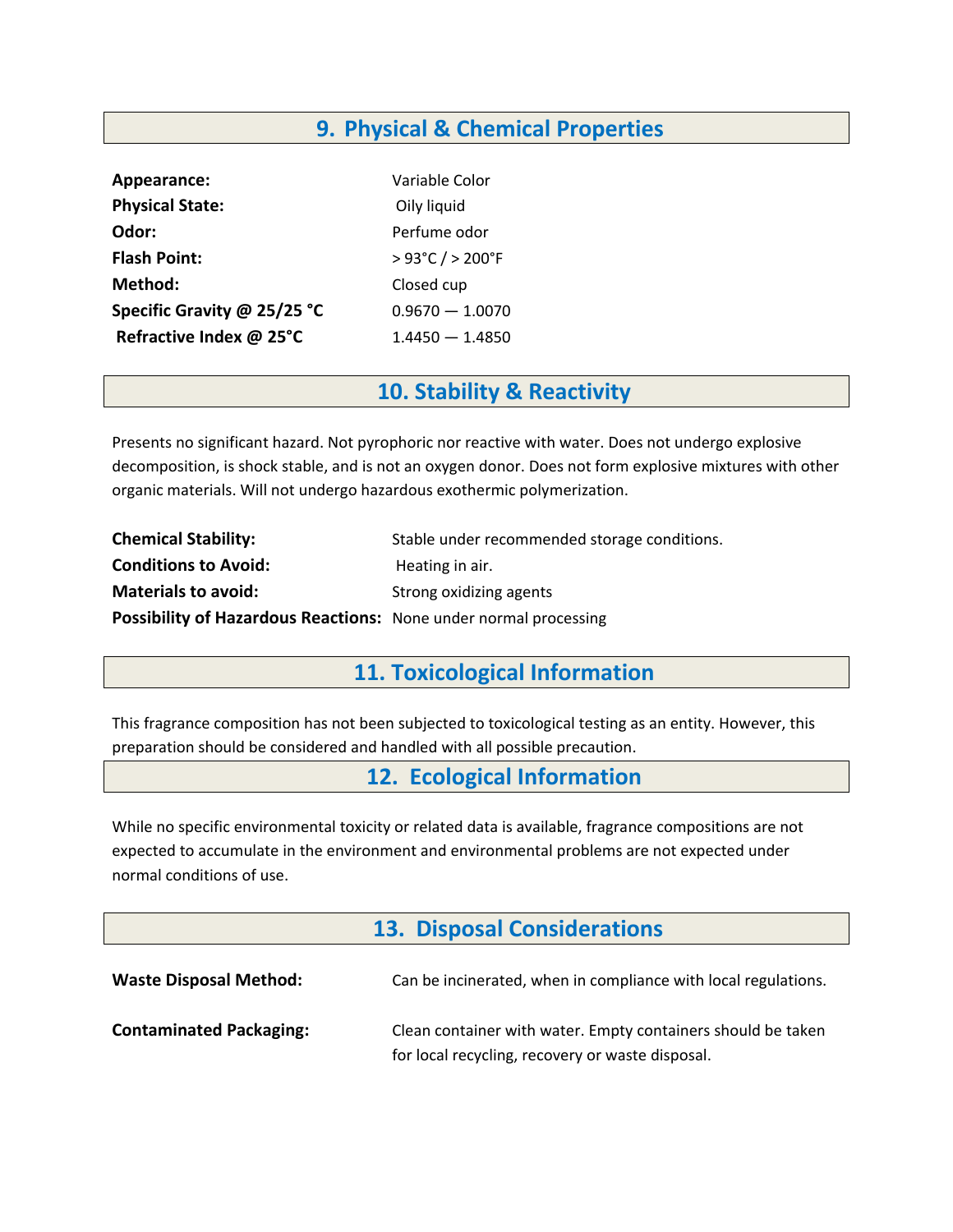## **14. Transportation Information**

**DOT:** Not regulated

**IATA:** Not regulated **IMDG/IMO:** Not regulated

# **15. Regulatory Information**

#### **USA**

#### **Federal Regulations**

#### **SARA 313**

Section 313 of Title Ill of the Superfund Amendments and Reauthorization Act of 1986 (SARA). This product does not contain any chemicals which are subject to the reporting requirements of the Act and Title 40 of the Code of Federal Regulations, Part 372.

#### **SARA 311/312 Hazardous Categorization**

| <b>Acute Health Hazard:</b>                  | Yes |
|----------------------------------------------|-----|
| <b>Chronic Health Hazard:</b>                | Yes |
| <b>Fire Hazard:</b>                          | N٥  |
| <b>Sudden Release of Pressure Hazard: No</b> |     |
| <b>Reactive Hazard:</b>                      | N٥  |

#### **State Regulations**

#### **California Proposition 65**

This product does not contain any Proposition 65 chemicals.

#### **Canada**

This product has been classified in accordance with the hazard criteria of the Controlled Products Regulations (CPR) and the MSDS contains all the information required by the CPR.

#### **WHMIS Hazard Class**

Non-controlled